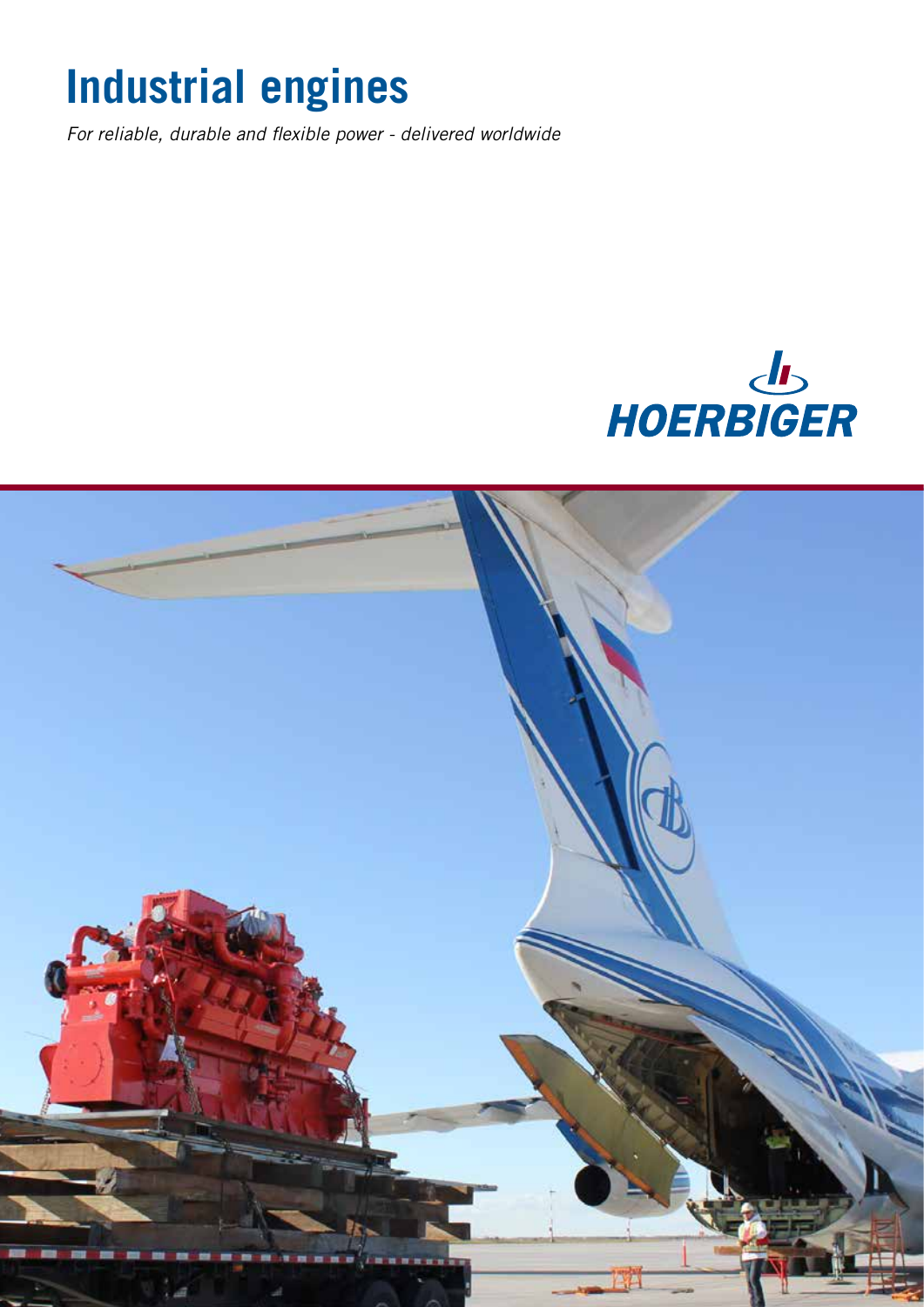### **GE Waukesha Gas Engines**



**GE's Waukesha gas engines run under high stress conditions while still having the flexibility to use multiple fuels; making them a smart solution for dependable energy. Nineteen thousand (19,000) Waukesha gas engines were designed to perform reliably in isolated, mission-critical, and demanding applications.**

Durable and flexible, Waukesha engines meet emissions compliance levels in diverse applications around the globe. As a GE Waukesha Gas Engine Channel Partner, HOERBIGER provides a range of products to help you make environmentally-smart choices for your power needs.

- **greater reliability and flexibility** through fast start, dual-fuel technology
- **EPA-certification now expands GE** Waukesha gas engines into diesel applications, resulting often in lower costs and emissions, and often improved engine efficiency
- $\blacksquare$  with fuel flexibility for operators, these engines can displace diesel engines and generators with natural gas—meaning lower emissions, more reliable supply, and fewer infrastructure & transportation requirements



Distributor & Service Provider Waukesha gas engines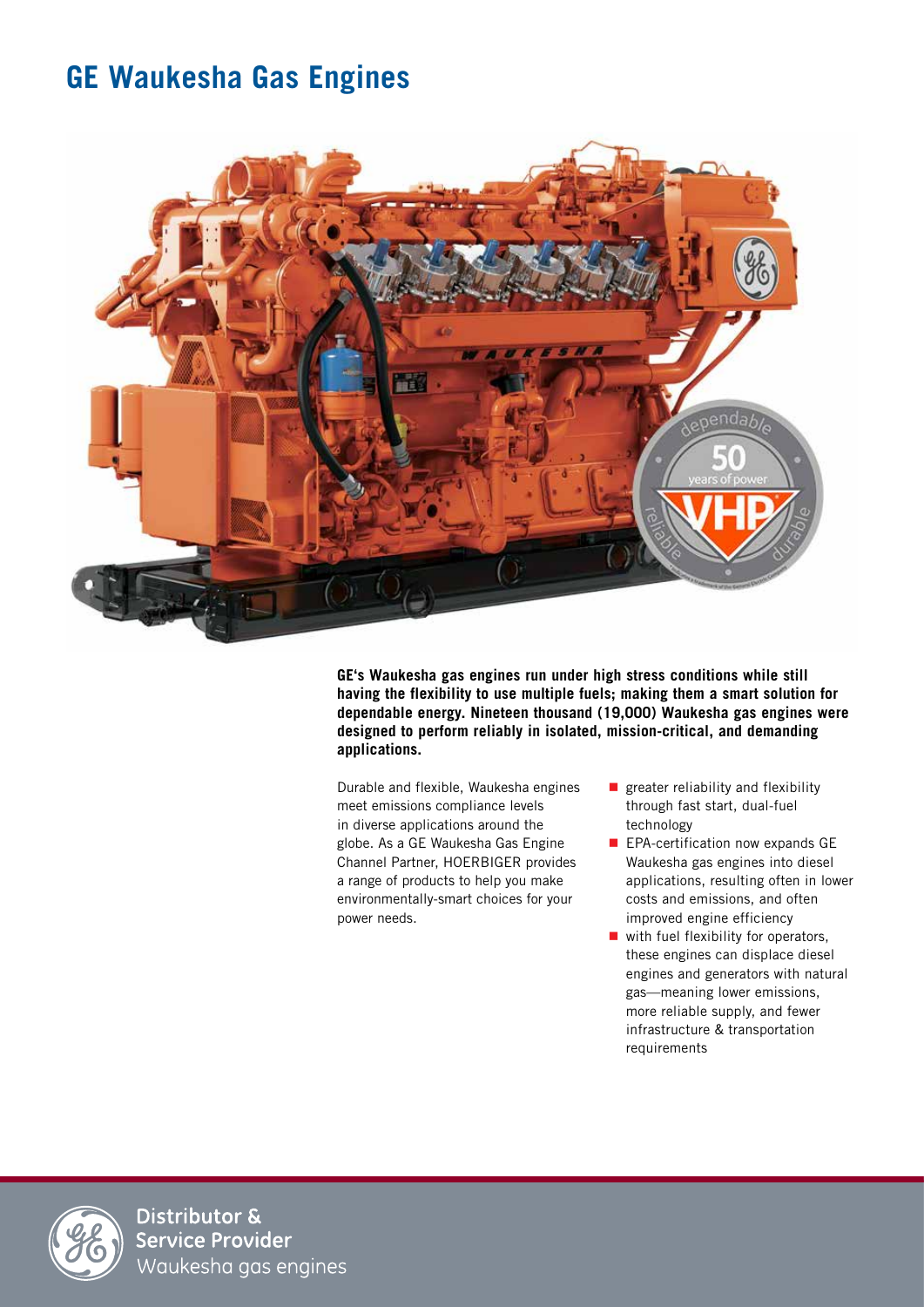## **Upgrades for reliability, emission and fuel economy**

#### **New Engine Sales**

#### **Waukesha gas engines are ideal for associated petroleum gas (APG), flare gas reduction and combined heat power (CHP).**

HOERBIGER offers a global network with an experienced, knowledgable support and OEM-certified service crews from start-up activities to complete equipment life cycle service and parts supply.

- 
- 

#### **Parts & Service**

- Long-term service partner to reduce OPEX, CAPEX and emissions while increasing production output and equipment performance
- **Large global distribution network for** GE Waukesha
- Ability to service multiple OEM brands

#### **Upgrades**

- **Emission reduction**
- OPEX reduction
- **Efficiency & Reliability** improvements
- Performance (HP) improvements
- **Equipment lifetime extension**